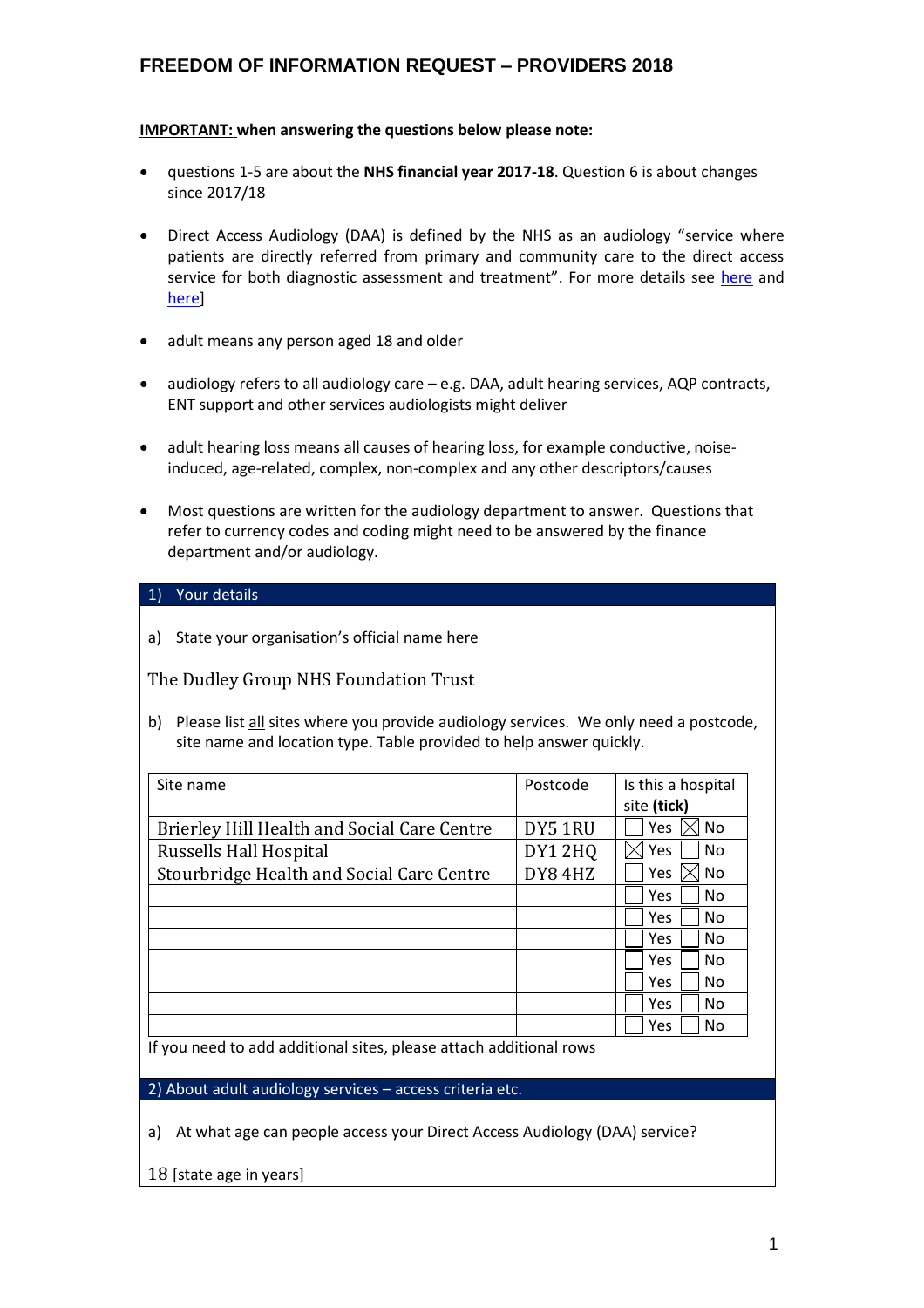b) Please provide the clinical criteria used to determine who is eligible for your DAA service. **Please clearly explain or attach the criteria**.

List or attach: Direct Access Audiology (Non-AQP) Conditions treated Hearing Loss, to include: Presbyacusis ( age related hearing loss) Sensorineural hearing loss Procedures Performed Exclusions Patients under the age of 18 or over the age of 55 Patients with excessive wax (ear canals should be free of wax) Perforated ear drum History of ear discharge other than wax from either ear within the past 90 days History of ear surgery Otalgia Vertigo Sudden loss of hearing or sudden deterioration of existing hearing loss ( sudden = within 1 week, in which case send to A&E or Urgent care ENT clinic) Unilateral, or asymmetrical, or pulsatile, or distressing tinnitus lasting more than 5 minutes at a time Asymmetrical hearing loss AQP Conditions treated Hearing Loss, to include: Presbyacusis ( age related hearing loss) Sensorineural hearing loss Exclusions Patients under the age of 55 Patients with excessive wax (ear canals should be free of wax) Perforated ear drum History of ear discharge other than wax from either ear within the past 90 days History of ear surgery Otalgia Vertigo Sudden loss of hearing or sudden deterioration of existing hearing loss ( sudden = within 1 week, in which case send to A&E or Urgent care ENT clinic) Unilateral, or asymmetrical, or pulsatile, or distressing tinnitus lasting more than 5 minutes at a time Asymmetrical hearing loss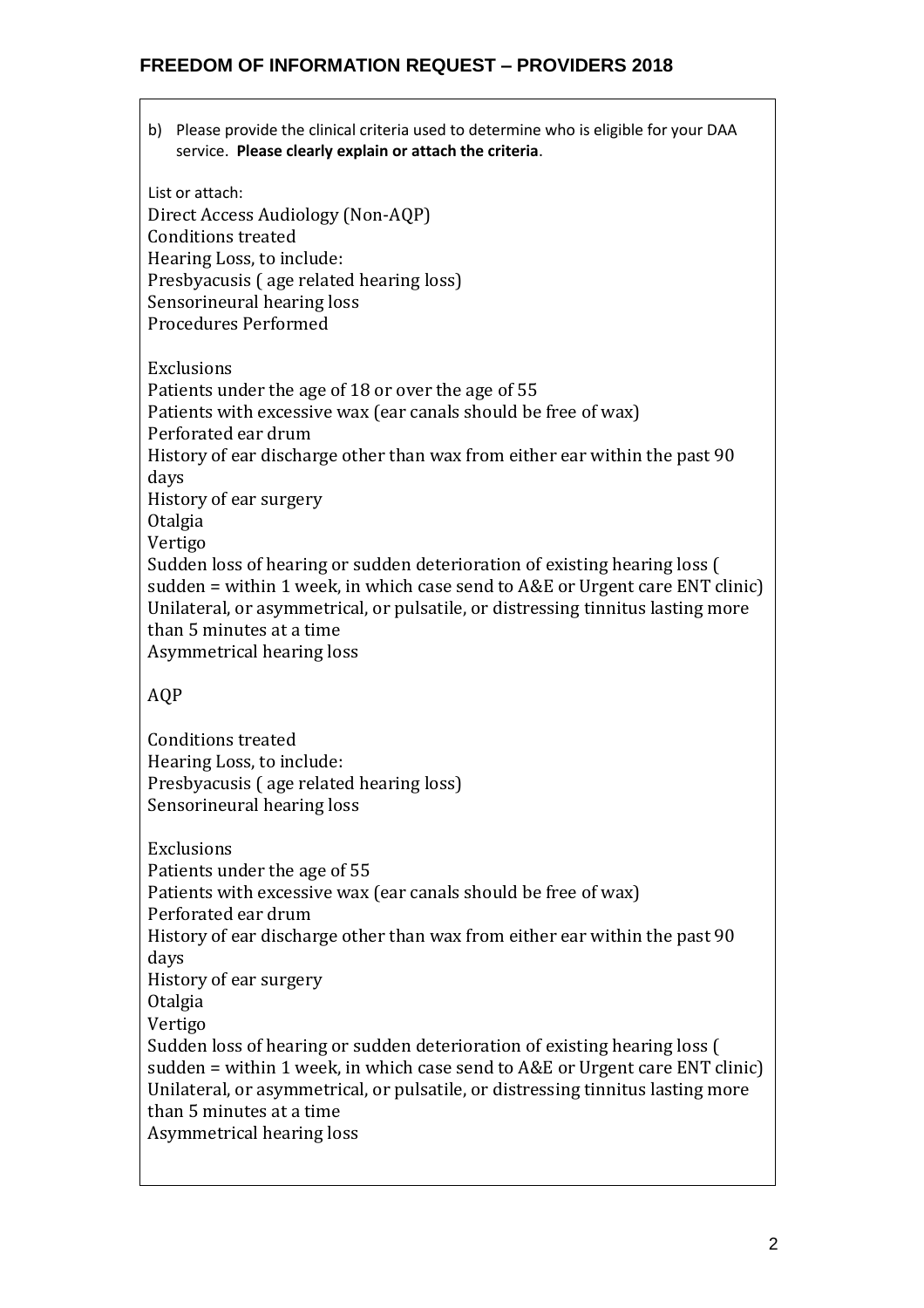c) Please provide the clinical criteria used to decide which DAA service patients require onward referral to ENT, Audiovestibular physicians or other consultant led service. **Please clearly explain or attach the criteria.**

List or attach:

BAA Guidance for Onward Referral of Adults with Hearing Difficulty directly referred to Audilogy 2016 is used.

Criteria for onward referral by the Audiologist

History:

Sudden loss or sudden deterioration of hearing (sudden = within 72 hours), unilateral or bilateral, should be sent to A&E or Urgent Care ENT clinic within 24 hours. Due to the variety of causes of sudden hearing loss, the treatment timescale should be decided locally by the medical team. Prompt treatment may increase the likelihood of recovery

Altered sensation or numbness in the face or observed facial droop. Urgent medical advice should be sought if these symptoms have not previously been investigated.

Persistent pain affecting either ear, which is intrusive and which has not resolved as a result of prescribed treatment. (As a general guideline, this includes pain in or around the ear, lasting a week or more in recent months). History of discharge (other than wax) from either ear within the last 90 days, which has not resolved or responded to prescribed treatment, or which is recurrent.

Rapid loss or rapid deterioration of hearing (rapid = 90 days or less). Fluctuating hearing loss, other than associated with colds.

Hyperacusis. (An intolerance to everyday sounds that causes significant distress and impairment in social, occupational recreational and other day to day activities).

Tinnitus, which is persistent and which:

• is unilateral

• is pulsatile

• has significantly changed in nature

• is leading to sleep disturbance or is associated with symptoms of anxiety or depression

Vertigo which has not fully resolved, or which is recurrent. (Vertigo is classically described as a hallucination of movement, but here includes any dizziness or imbalance that may indicate otological, neurological or medical conditions. Examples include headaches with associated dizziness, spinning, swaying or floating sensations and veering to the side when walking. For further guidance on vertigo, see www.vestibular.org).

Normal peripheral hearing, but with altered auditory perceptions or abnormal difficulty hearing in noisy backgrounds. This may include having problems with sound localisation, the perception of pitch and loudness or difficulty following complex auditory directions.

Ear examination:

Complete or partial obstruction of the external auditory canal preventing full examination of the eardrum and/or proper taking of an aural impression. If wax is obscuring the eardrum or there is a current infection, local wax care or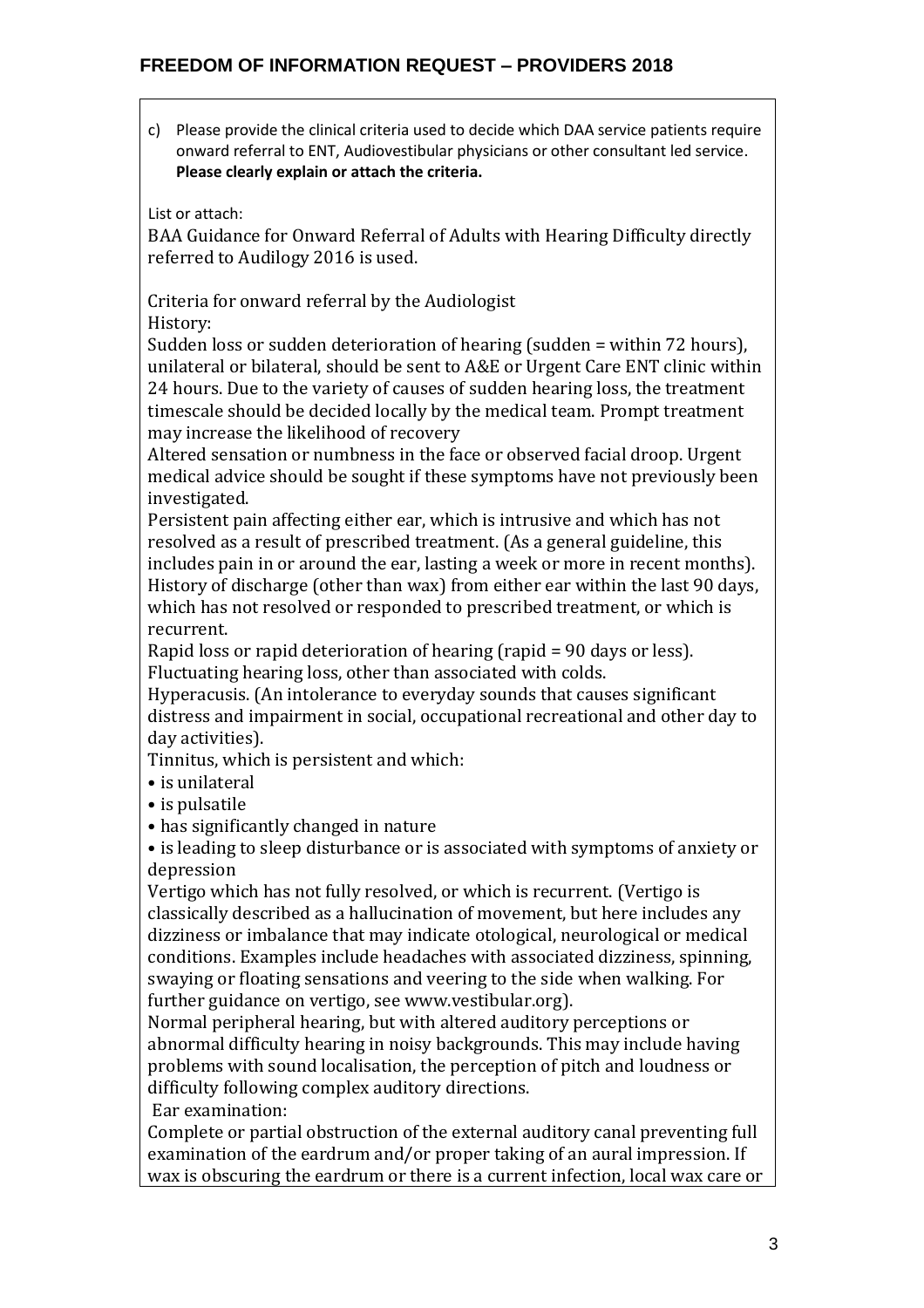treatment procedures should be followed.

Abnormal appearance of the outer ear and/or the eardrum (Examples include: inflammation of the external auditory canal, perforated eardrum, active discharge, eardrum retraction, abnormal bony or skin growths, swelling of the outer ear or blood in the ear canal).

Tympanometry (performed if there is any indication of middle ear effusion): Unilateral flat tympanogram, regardless of the associated level of hearing loss.

Audiometry:

Conductive hearing loss, defined as 20 dB or greater average air-bone gap over three of the following frequencies: 500, 1000, 2000, 3000 or 4000 Hz. A lesser conductive hearing loss in the presence of bilateral middle ear effusion may be referred at the discretion of the Audiologist.

Unilateral or asymmetrical sensorineural hearing loss, defined as a difference between the left and right bone conduction thresholds (masked as

appropriate) of 20 dB or greater at two or more adjacent frequencies: 500, 1000, 2000, 4000 or 8000Hz. (Other frequencies may be included at the discretion of the Audiologist). In the absence of recordable bone conduction thresholds, air conduction thresholds should be considered instead. Evidence of deterioration of hearing by comparison with an audiogram taken in the last 24 months, defined as a deterioration of 15 dB or more in bone conduction threshold readings at two or more of the following frequencies: 500, 1000, 2000, 3000 or 4000 Hz. In the absence of recordable bone conduction thresholds, air conduction thresholds should be considered instead.

Other findings:

Any other unusual presenting features at the discretion of the Audiologist or according to the requirements of the service to which the adult is being referred. Audiologists are expected to use their professional judgement and relevant guidance to make appropriate onward referrals for adults requiring Audiology services beyond their own scope of practice (for example, due to hearing loss complexity or co-existing conditions). Such referrals may be made in addition to a referral for a medical opinion.

Adults with sensorineural hearing loss which does not appear to be age related should, where appropriate, be offered a referral for aetiological investigation.

This is currently only used for a number of GP localities within the area but following a succesful pilot project is to be rolled out to all GP localities during 2019.

d) Please provide the clinical criteria used to decide which patients accessing the DAA service require referral back to their GP. **Please clearly explain or attach the criteria**

List or attach:

Criteria for onward referral by the Audiologist History:

Sudden loss or sudden deterioration of hearing (sudden = within 72 hours), unilateral or bilateral, should be sent to A&E or Urgent Care ENT clinic within 24 hours. Due to the variety of causes of sudden hearing loss, the treatment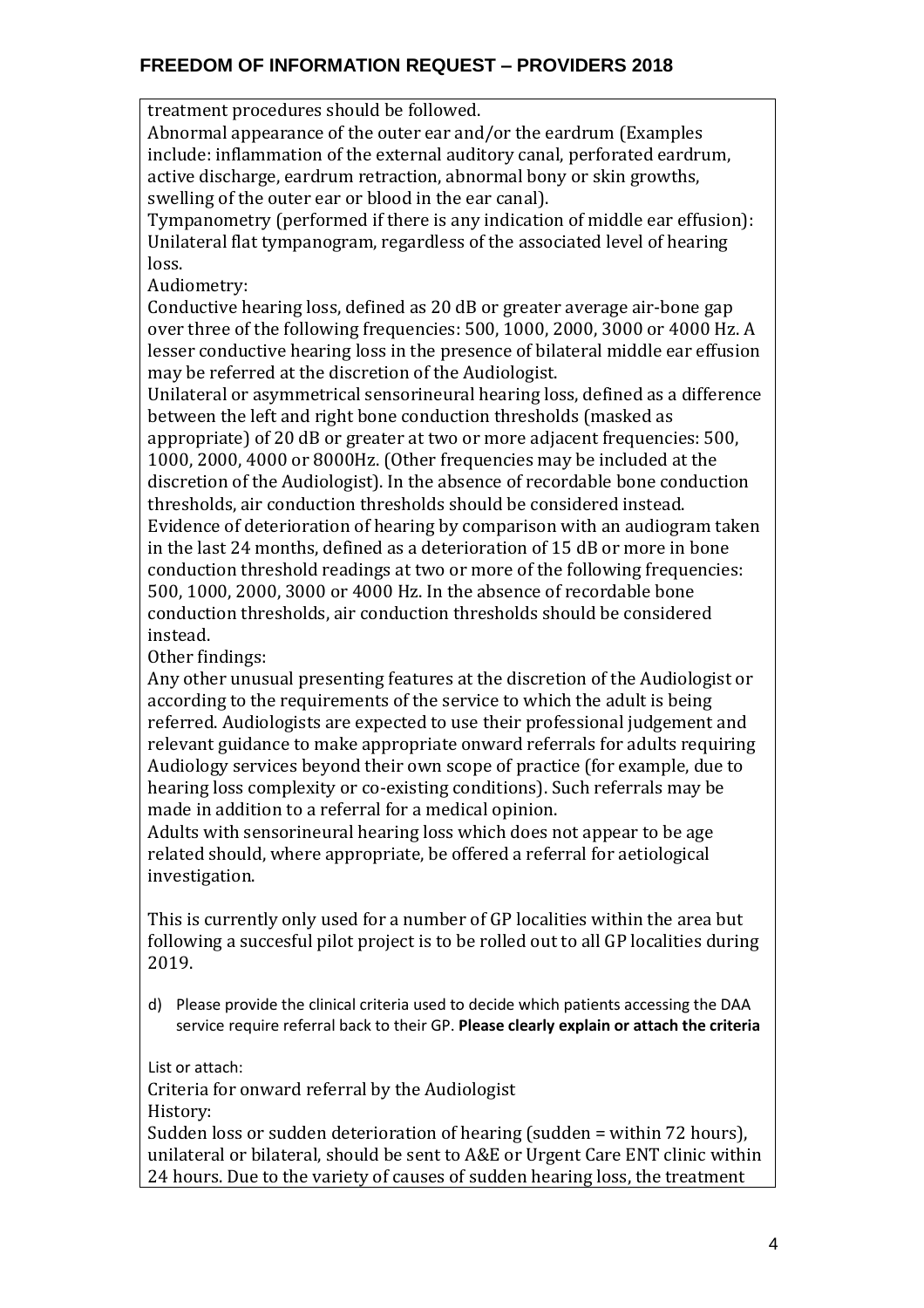timescale should be decided locally by the medical team. Prompt treatment may increase the likelihood of recovery.

Altered sensation or numbness in the face or observed facial droop. Urgent medical advice should be sought if these symptoms have not previously been investigated.

Persistent pain affecting either ear, which is intrusive and which has not resolved as a result of prescribed treatment. (As a general guideline, this includes pain in or around the ear, lasting a week or more in recent months). History of discharge (other than wax) from either ear within the last 90 days, which has not resolved or responded to prescribed treatment, or which is recurrent.

Rapid loss or rapid deterioration of hearing (rapid = 90 days or less). Fluctuating hearing loss, other than associated with colds.

Hyperacusis. (An intolerance to everyday sounds that causes significant distress and impairment in social, occupational recreational and other day to day activities).

Tinnitus, which is persistent and which:

• is unilateral

• is pulsatile

• has significantly changed in nature

• is leading to sleep disturbance or is associated with symptoms of anxiety or depression

Vertigo which has not fully resolved, or which is recurrent. (Vertigo is classically described as a hallucination of movement, but here includes any dizziness or imbalance that may indicate otological, neurological or medical conditions. Examples include headaches with associated dizziness, spinning, swaying or floating sensations and veering to the side when walking. For further guidance on vertigo, see www.vestibular.org).

Normal peripheral hearing, but with altered auditory perceptions or abnormal difficulty hearing in noisy backgrounds. This may include having problems with sound localisation, the perception of pitch and loudness or difficulty following complex auditory directions.

Ear examination:

Complete or partial obstruction of the external auditory canal preventing full examination of the eardrum and/or proper taking of an aural impression. If wax is obscuring the eardrum or there is a current infection, local wax care or treatment procedures should be followed.

Abnormal appearance of the outer ear and/or the eardrum (Examples include: inflammation of the external auditory canal, perforated eardrum, active discharge, eardrum retraction, abnormal bony or skin growths, swelling of the outer ear or blood in the ear canal).

Tympanometry (performed if there is any indication of middle ear effusion): Unilateral flat tympanogram, regardless of the associated level of hearing loss.

Audiometry:

Conductive hearing loss, defined as 20 dB or greater average air-bone gap over three of the following frequencies: 500, 1000, 2000, 3000 or 4000 Hz. A lesser conductive hearing loss in the presence of bilateral middle ear effusion may be referred at the discretion of the Audiologist26.

Unilateral or asymmetrical sensorineural hearing loss, defined as a difference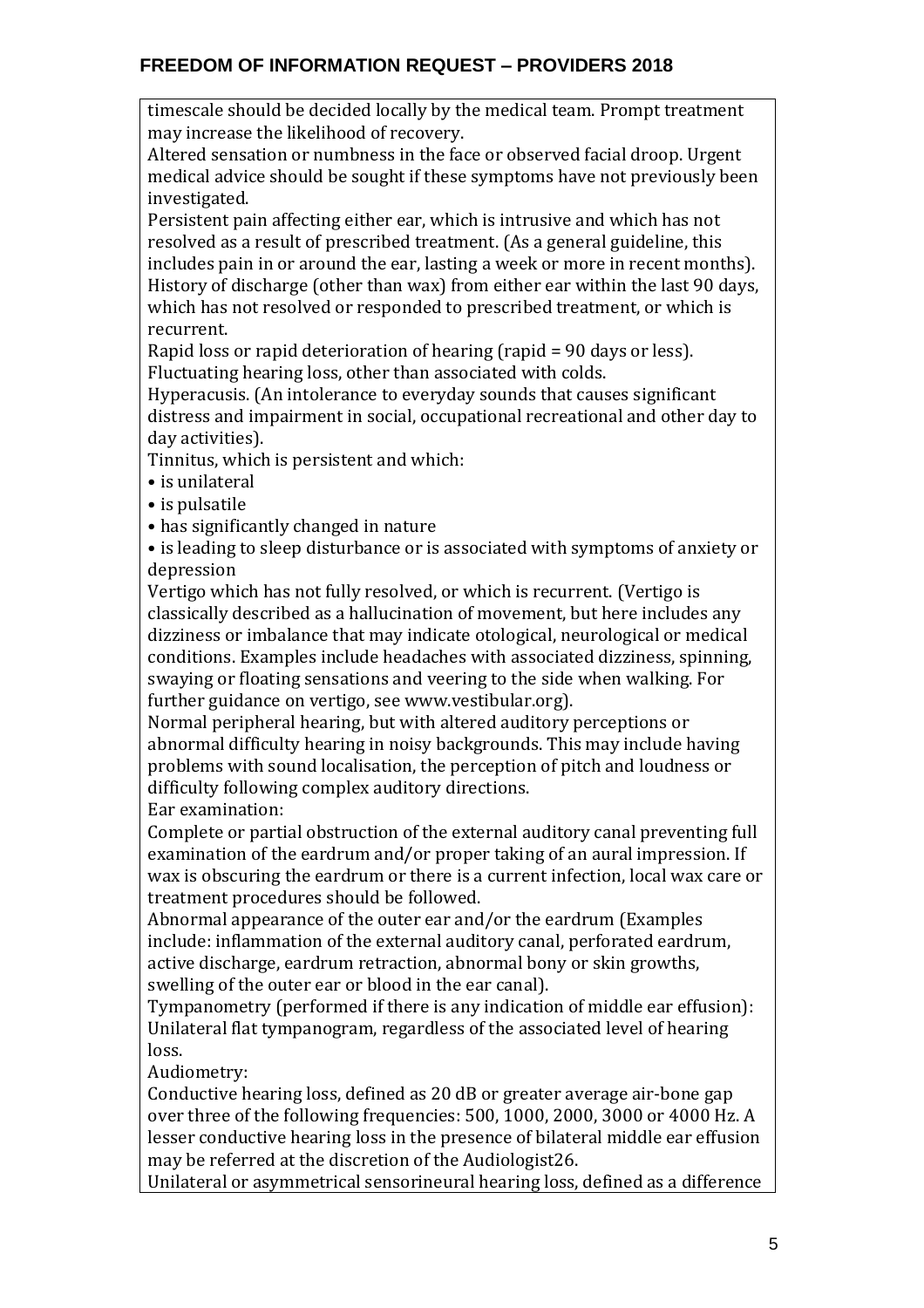between the left and right bone conduction thresholds (masked as appropriate) of 20 dB or greater at two or more adjacent frequencies: 500, 1000, 2000, 4000 or 8000Hz. (Other frequencies may be included at the discretion of the Audiologist). In the absence of recordable bone conduction thresholds, air conduction thresholds should be considered instead. Evidence of deterioration of hearing by comparison with an audiogram taken in the last 24 months, defined as a deterioration of 15 dB or more in bone conduction threshold readings at two or more of the following frequencies: 500, 1000, 2000, 3000 or 4000 Hz. In the absence of recordable bone conduction thresholds, air conduction thresholds should be considered instead.

Other findings:

Any other unusual presenting features at the discretion of the Audiologist or according to the requirements of the service to which the adult is being referred. Audiologists are expected to use their professional judgement and relevant guidance to make appropriate onward referrals for adults requiring Audiology services beyond their own scope of practice (for example, due to hearing loss complexity or co-existing conditions). Such referrals may be made in addition to a referral for a medical opinion.

Adults with sensorineural hearing loss which does not appear to be age related should, where appropriate, be offered a referral for aetiological investigation.

e) Do you have an audiologist led clinic – i.e. non-consultant led – to manage tinnitus that falls outside of the DAA service above?

 $\boxtimes$  Yes, answer f

No, go to g

f) please provide details of the service including:

- inclusion/exclusion criteria
- service specification

List or attach:

| All patients referred for Tinnitus must be referred via an ENT Consultant.                                                                             |
|--------------------------------------------------------------------------------------------------------------------------------------------------------|
| g) Do you have an audiologist led clinic – i.e. non-consultant led – to manage<br>asymmetric hearing loss that falls outside of the DAA service above? |
| de la contrata de la contrata de la contrata de la contrata de la contrata de la contrata de la contrata de la                                         |

| $\lfloor \rfloor$ Yes, answer h |
|---------------------------------|
| $\boxtimes$ No, go to i         |

h) please provide details of the service including:

- inclusion/exclusion criteria
	- service specification

List or attach:

i) Does your audiology clinic manage earwax?

Yes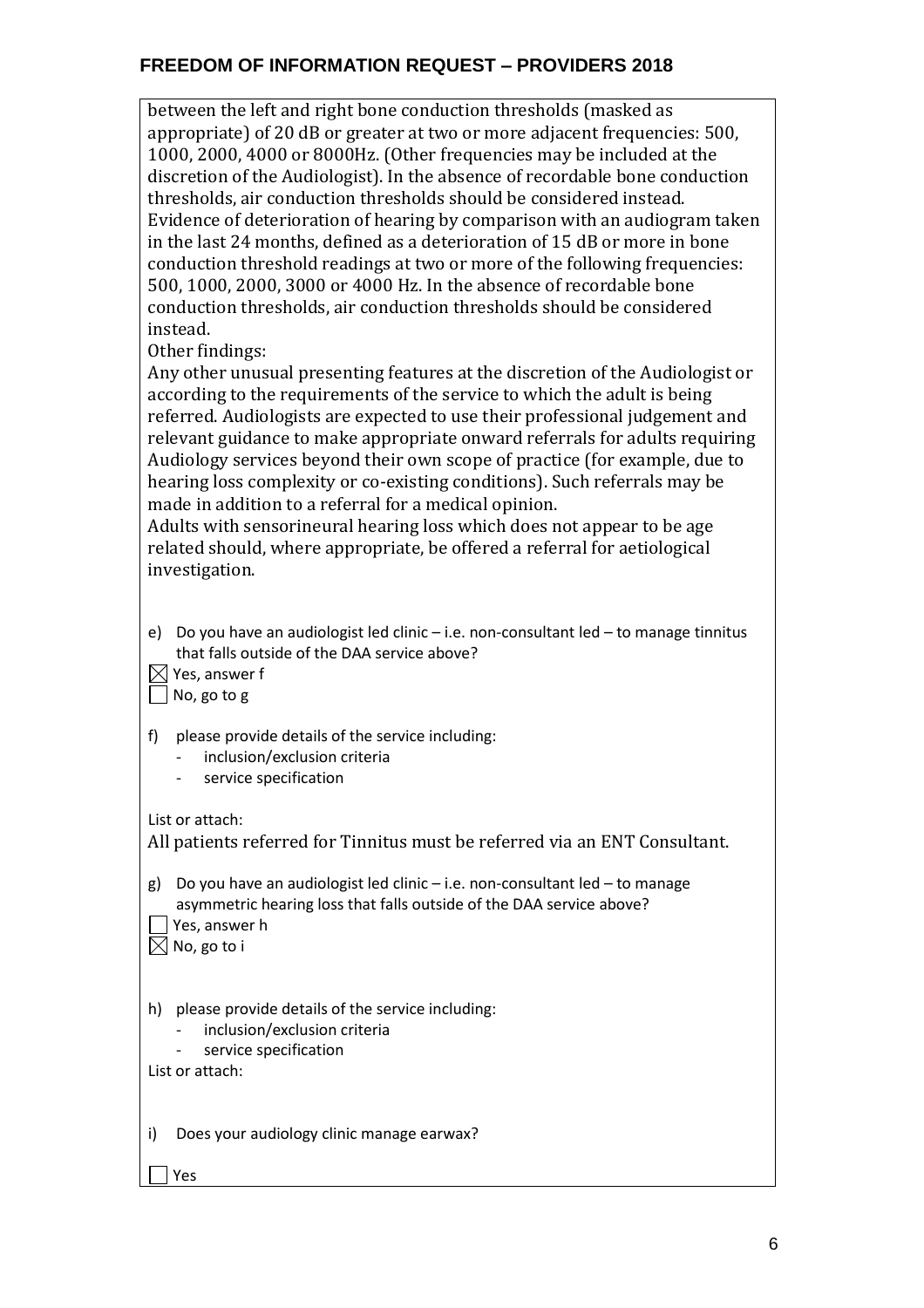|--|--|

3) About how audiology services work with GPs, ENT and other services

- a) what proportion (%) of **all adult hearing assessments** that you did in 2017/18 were
- referred by  $ENT/A$ udiovestibular physicians  $25.3$  %
- referred by GPs (i.e. Direct Access Audiology) 74 %
- self-referred/patient initiated 0 %
- other route(s) 0.7 % **Please state what these are:** Palative care physician/oncologist

If the above do not add up to 100% please explain why here:

- b) what proportion (%) of all **DAA pathways** in 2017/18 resulted in
- assessment only  $-$  i.e. no treatment and discharged 35 %
- hearing aid(s) fitted and no referral required i.e. managed by audiology  $64.5$  %
- other outcomes 0.5 % **Please state what the most common 'other outcomes' are here:** Further testing required i.e.ABR.

If the above do not add up to 100% please explain why here:

- c) what proportion (%) of all **DAA pathways** in 2017/18 resulted in
- referral back to a GP 22.3 %
- referral to ENT/Audiovestibular physician  $0\%$

4) About adult hearing loss and adult hearing aid fits

- a) what proportion (%) of all adults that you fitted with hearing aids in 2017/18
- had age-related hearing loss Unable to provide not recorded %
- had noise-induced hearing loss Unable to provide not recorded %
- had a different cause of hearing loss Unable to provide not recorded %

estimate if specific data not recorded.

- b) what was the average (mean) age of the adults you fitted with hearing aids in 2017/18
- 70 years average (mean) age

*[Optional: if you have additional data, then please also provide the mode*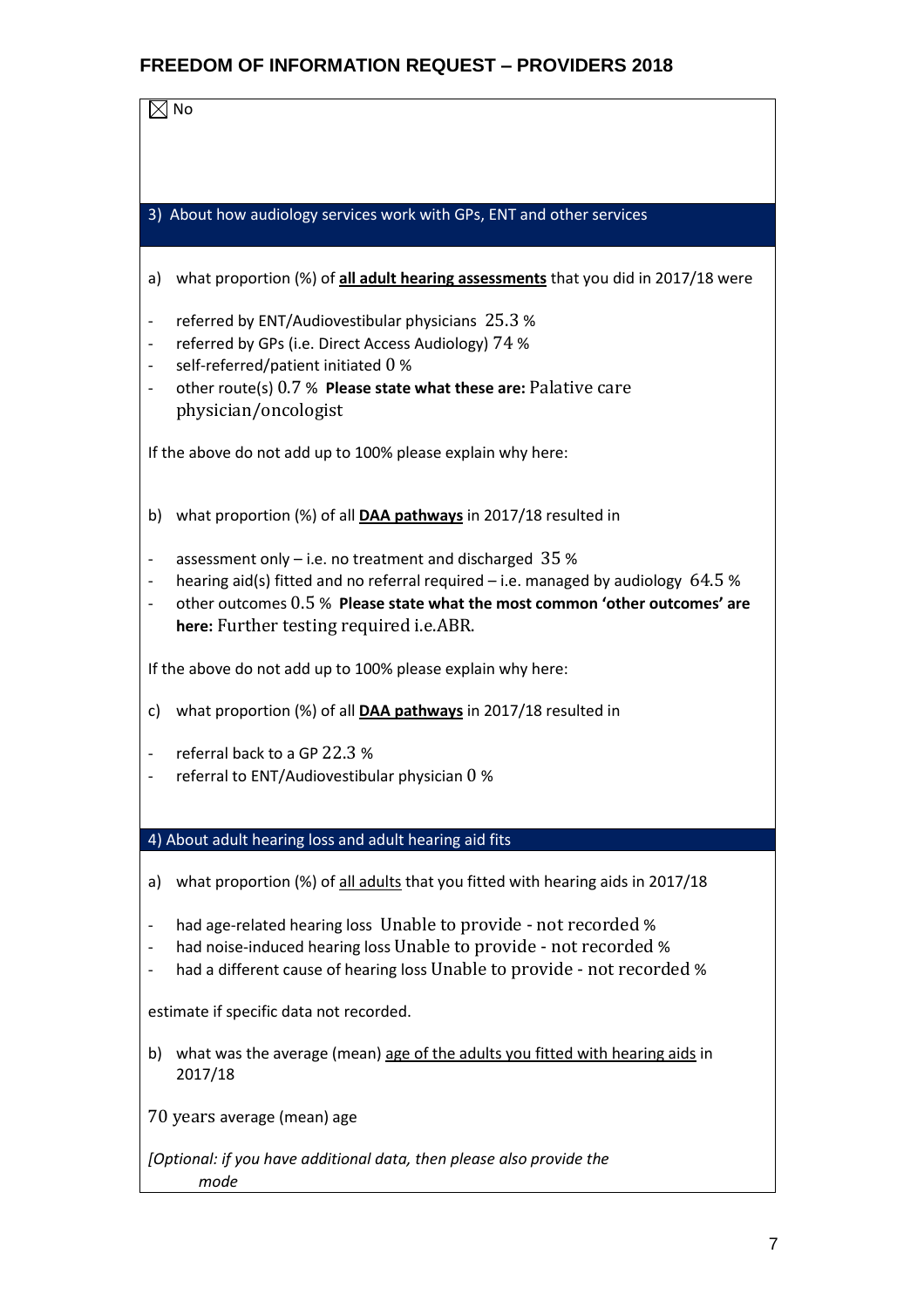*range (min-max) Other ]*

c) what proportion (%) of adults that you fitted with hearing aids were provided with two hearing aids?

65.8% **adults** fitted with two hearing aids

Please do **not** state all suitable adults are offered two aids. If the proportion is not known provide an estimated bilateral fitting rate above. If not known or cannot estimate local fitting rate, tick here | |

5) About payment and coding (you may require finance department support for this section)

We do not require any commercially sensitive information, only high level data – i.e. this question is not exempt from an FoI request

a) **This is only about consultant-led clinics**. When an audiologist **supports a consultant led clinic**, are the cost allocated to the consultant led (e.g. ENT) clinic?

 $\bowtie$  Yes the costs are allocated to the consultant led clinic, and therefore funded by the NHS via consultant led clinic budgets/tariffs

 $\Box$  No the costs are not allocated to the consultant led clinic, and therefore funded by the NHS via audiology or other contracts

 $\Box$  None of the above, please explain here how costs are allocated and then billed to the NHS )

b) **This is only about your audiology, non-consultant led, clinics**. Tick all funding models that applied in 2017/18

#### **Please tick ALL that apply**

Block Contract

National tariffs for audiology led services - e.g. diagnostic tests etc.

Non-mandated national tariff for adult hearing services

 $\boxtimes$  AQP tariff for adult hearing services

AQP tariff for other services – NOT including adult hearing services

Cost per case

| $\boxtimes$ Other (if ticked please specify here: Locally agreeed tariff - same for every |  |
|-------------------------------------------------------------------------------------------|--|
| contact)                                                                                  |  |

c) Do you assign the code CA37A to hearing assessments performed in the DAA clinic?

 $\Box$  Yes

 $\boxtimes$  No. If no how do you record assessments done in the DAA clinic All recording is done via Auditbase